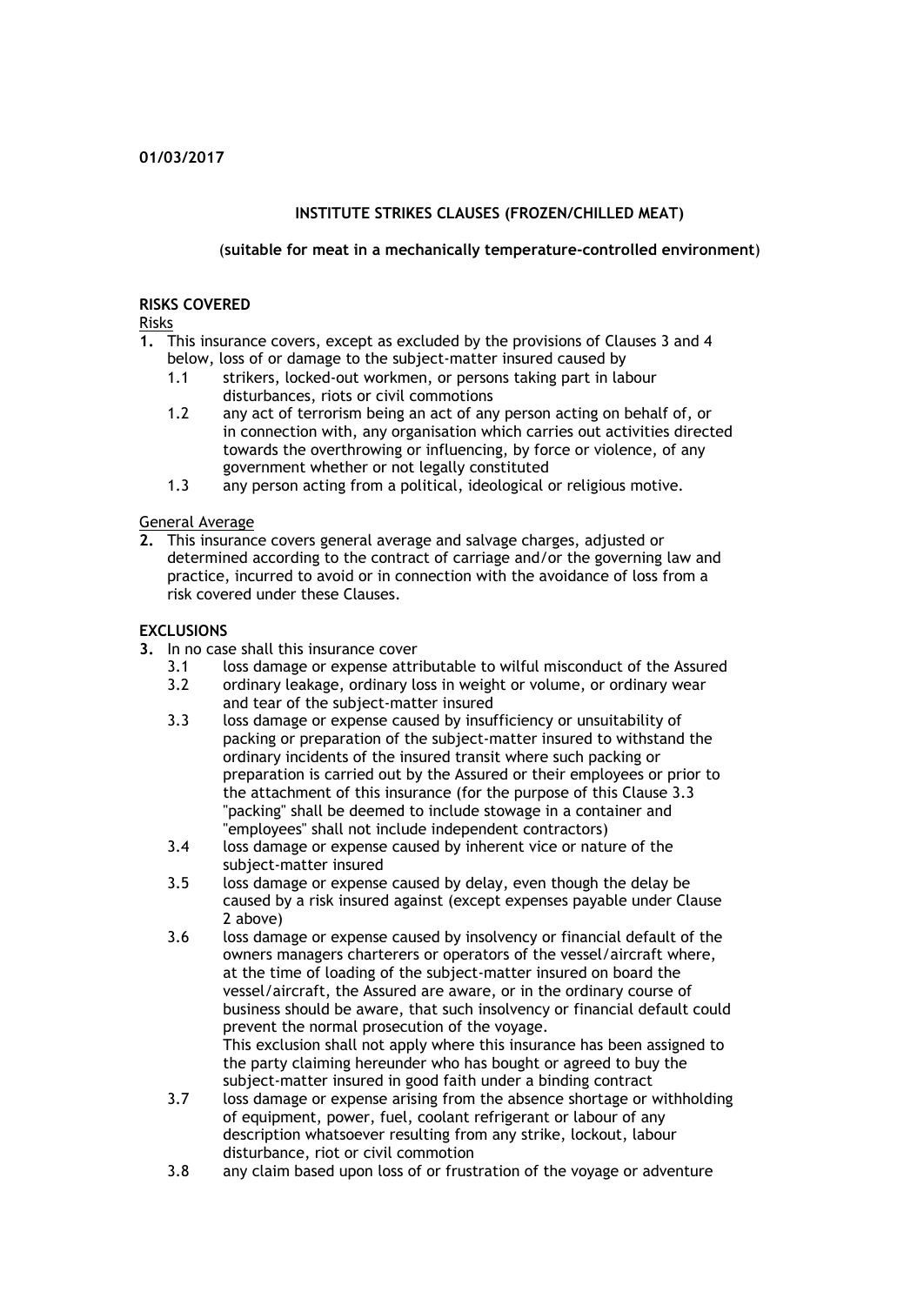- 3.9 loss damage or expense directly or indirectly caused by or arising from the use of any weapon or device employing atomic or nuclear fission and/or fusion or other like reaction or radioactive force or matter
- 3.10 loss damage or expense caused by war civil war revolution rebellion insurrection, or civil strife arising therefrom, or any hostile act by or against a belligerent power
- 3.11 embargo, or by rejection prohibition or detention by any government or their agencies or departments.
- **4.** 4.1 In no case shall this insurance cover loss damage or expense arising from 4.1.1 unseaworthiness of vessel or craft or unfitness of vessel or craft for the safe carriage of the subject-matter insured, where the Assured are privy to such unseaworthiness or unfitness, at the time the subject-matter insured is loaded therein
	- 4.1.2 unfitness of container or conveyance for the safe carriage of the subject-matter insured, where loading therein or thereon is carried out
		- prior to attachment of this insurance or
		- by the Assured or their employees and they are privy to such unfitness at the time of loading.
	- 4.2 Exclusion 4.1.1 above shall not apply where the contract of insurance has been assigned to the party claiming hereunder who has bought or agreed to buy the subject-matter insured in good faith under a binding contract.
	- 4.3 The Insurers waive any breach of the implied warranties of seaworthiness of the ship and fitness of the ship to carry the subjectmatter insured to destination.

## **DURATION**

 $\frac{Transit}{5.5.1}$ 

- **5.** 5.1 Subject to Clause 8 below, this insurance attaches from the time
	- 5.1.1 the subject-matter insured passes into the cooling and/or freezing chambers of the works (at the place named in the contract of insurance), provided that the period in such chambers prior to shipment on board the oversea vessel or aircraft shall not exceed 60 days unless prompt notice be given to the Insurers and an additional premium paid for each further period of 30 days or part thereof.
	- 5.1.2 the subject-matter insured is loaded into the conveyance at the freezing/cooling works or at the cold store (at the place named in the contract of insurance) for the commencement of transit.
	- 5.1.3 of loading of the subject-matter insured into the oversea vessel or aircraft.
- 5.2 This insurance continues during the ordinary course of transit to and whilst in
	- 5.2.1 cold store at the destination named in the contract of insurance or
	- 5.2.2 any other cold store which the Assured elect to use following completion of discharge of the subject-matter insured from the oversea vessel, or after unloading from the aircraft at the final place of discharge either

DELETE **SECTIONS** NOT APPLICABLE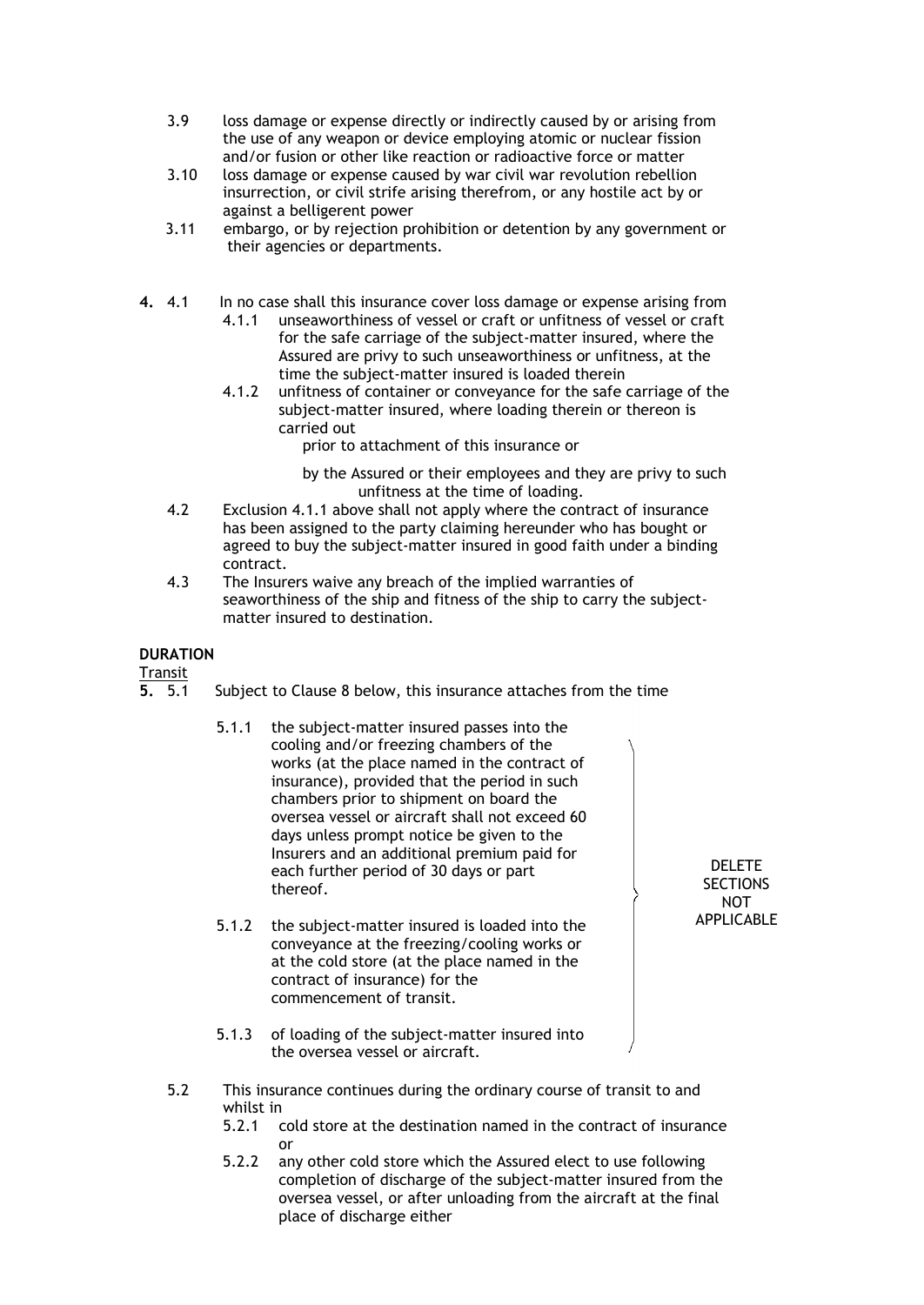- 5.2.2.1 for storage other than in the ordinary course of transit or
- 5.2.2.2 for allocation or distribution
- 5.3 This insurance terminates either
	- 5.3.1 when the Assured or their employees elect to use any carrying vehicle or other conveyance or any container for storage other than in the ordinary course of transit, or
	- 5.3.2 *for transit to a destination*

5.3.2.1 *in the Continent of Europe (including Eire and the United Kingdom), U.S.A. or Canada* on the expiry of 30 days 5.3.2.2 *elsewhere* on the expiry of 5 days

after completion of discharge overside of the subject-matter insured from the oversea vessel or, after completion of unloading of the subject-matter insured from the aircraft at the final place of discharge,

whichever shall first occur.

- 5.4 This insurance terminates on disposal of the subject-matter insured other than by storage as in Clauses 5.2.1 or 5.2.2 above (except with the prior consent of the Insurers) or on removal from cold store before the expiry of the relevant period in Clauses 5.3.2.1 or 5.3.2.2 above.
- 5.5 If, after discharge overside from the oversea vessel, or after unloading from the aircraft at the final place of discharge, but prior to termination of this insurance, the subject-matter insured is to be forwarded to a destination other than that to which it is insured, this insurance, whilst remaining subject to termination as provided for in Clauses 5.3 and 5.4 above, shall not extend beyond the commencement of transit to such other destination.
- 5.6 This insurance shall remain in force (subject to termination as provided for in Clauses 5.3 and 5.4 above and to the provisions of Clause 6 below) during delay beyond the control of the Assured, any deviation, forced discharge, reshipment or transhipment and during any variation of the adventure arising from the exercise of a liberty granted to carriers under the contract of carriage.

## Termination of Contract of Carriage

- **6.** If owing to circumstances beyond the control of the Assured either the contract of carriage is terminated at a port or place other than the destination named therein or the transit is otherwise terminated before delivery of the subject-matter insured as provided for in Clause 5 above, then this insurance shall also terminate *unless prompt notice is given to the Insurers and continuation of cover is requested when the insurance shall remain in force, subject to an additional premium if required by the Insurers,* either
	- 6.1 until the subject-matter insured is sold and delivered at such port or place, or, unless otherwise specially agreed, until the expiry of 30 days after arrival of the subject-matter insured at such port or place, whichever shall first occur, or
	- 6.2 if the subject-matter insured is forwarded within the said period of 30 days (or any agreed extension thereof) to the destination named in the contract of insurance or to any other destination, until terminated in accordance with the provisions of Clause 5 above.

# Change of Voyage/Transit<br>7. 7.1 Where, after a

**7.** 7.1 Where, after attachment of this insurance, the destination is changed by the Assured, *this must be notified promptly to the Insurers for rates and terms to be agreed. Should a loss occur prior to such agreement being obtained cover may be provided but only if cover would have been available at a reasonable commercial market rate on reasonable market terms.*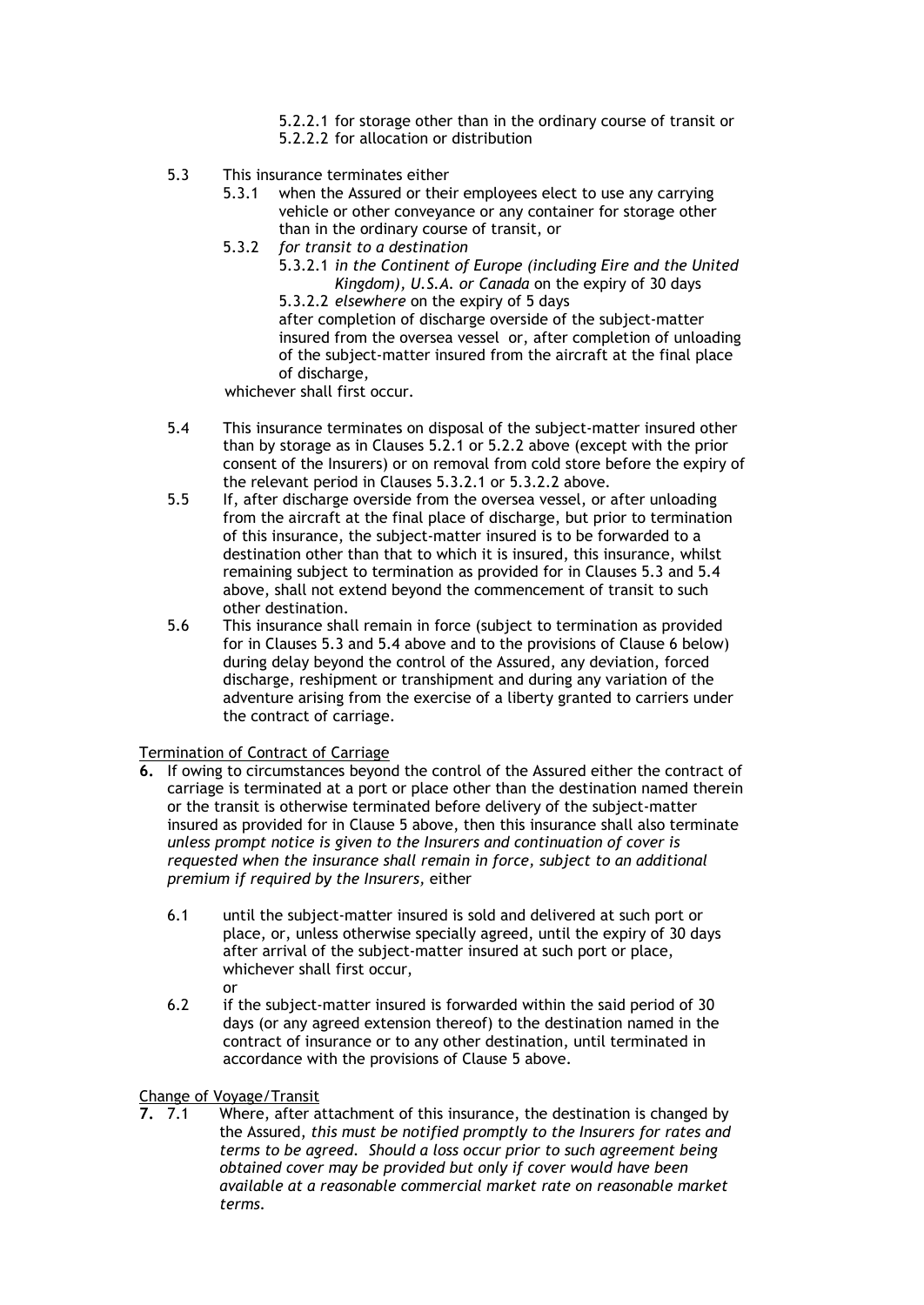7.2 Where the subject-matter insured commences the transit contemplated by this insurance (in accordance with Clause 5.1 above), but, without the knowledge of the Assured or their employees the vessel sails/aircraft leaves for another destination, this insurance will nevertheless be deemed to have attached at commencement of such transit.

## **CLAIMS**

## Insurable Interest

- **8.** 8.1 In order to recover under this insurance the Assured must have an insurable interest in the subject-matter insured at the time of the loss.
	- 8.2 Subject to Clause 8.1 above, the Assured shall be entitled to recover for insured loss occurring during the period covered by this insurance, notwithstanding that the loss occurred before the contract of insurance was concluded, unless the Assured were aware of the loss and the Insurers were not.

## Prompt Notice

**9**. Prompt notice of any loss damage or deterioration shall be given to the Insurers upon first discovery and any claim for depreciation or damage is conditional upon the Insurers having been given an opportunity to inspect such depreciation or damage before termination of this insurance.

#### Adjustment

**10.** Should the subject-matter insured or any part thereof not be shipped any claim in respect thereto shall be adjusted on the basis of its insured value less, where included, freight, duty and all charges not incurred.

# Increased Value<br>11.11.1 If an

If any Increased Value insurance is effected by the Assured on the subject-matter insured under this insurance the agreed value of the subject-matter insured shall be deemed to be increased to the total amount insured under this insurance and all Increased Value insurances covering the loss, and liability under this insurance shall be in such proportion as the sum insured under this insurance bears to such total amount insured.

> In the event of claim the Assured shall provide the Insurers with evidence of the amounts insured under all other insurances.

11.2 **Where this insurance is on Increased Value the following clause shall apply:**

The agreed value of the subject-matter insured shall be deemed to be equal to the total amount insured under the primary insurance and all Increased Value insurances covering the loss and effected on the subject-matter insured by the Assured, and liability under this insurance shall be in such proportion as the sum insured under this insurance bears to such total amount insured.

In the event of claim the Assured shall provide the Insurers with evidence of the amounts insured under all other insurances.

## **BENEFIT OF INSURANCE**

## **12.** This insurance

- 12.1 covers the Assured which includes the person claiming indemnity either as the person by or on whose behalf the contract of insurance was effected or as an assignee,
- 12.2 shall not extend to or otherwise benefit the carrier or other bailee.